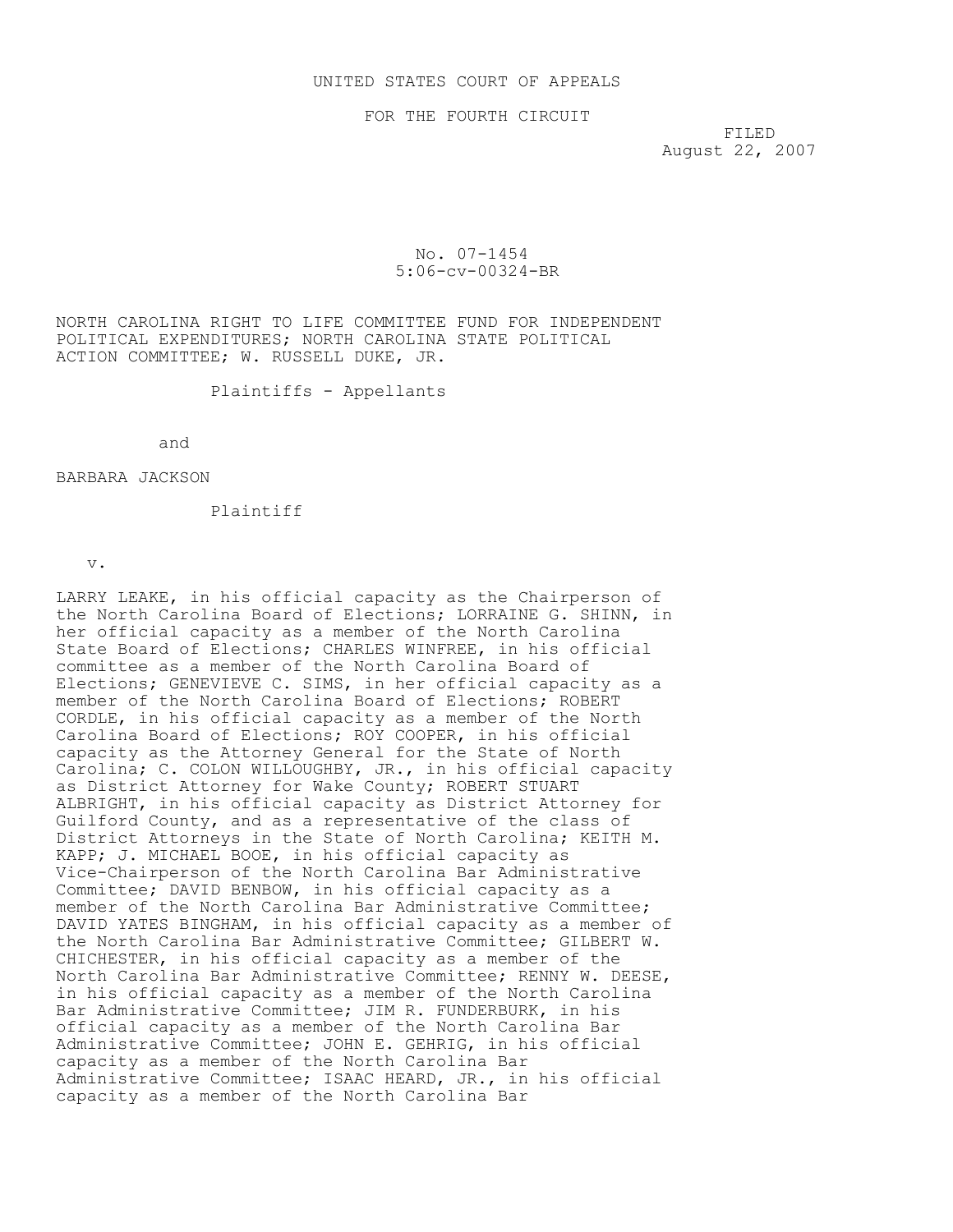Administrative Committee; PATRICIA L. HOLLAND, in her official capacity as a member of the North Carolina Bar Administrative Committee; MARGARET HUNT, in her official capacity as a member of the North Carolina Bar Administrative Committee; MARGARET MCCREARY, in her official capacity as a member of the North Carolina Bar Administrative Committee; DAVID T. PHILLIPS, in his official capacity as a member of the North Carolina Bar Administrative Committee; FRED D. POISSON, SR., in his official capacity as a member of the North Carolina Bar Administrative Committee; DONALD C. PRENTISS, in his official capacity as a member of the North Carolina Bar Administrative Committee; RICHARD ROOSE, in his official capacity as a member of the North Carolina Bar Administrative Committee; JAN H. SAMET, in her official capacity as a member of the North Carolina Bar Administrative Committee; JUDY D. THOMPSON, in her official capacity as a member of the North Carolina Bar Administrative Committee;

Defendants - Appellees

JAMES R. ANSLEY; COMMON CAUSE NORTH CAROLINA

Intervenors/Defendants - Appellees

-------------------------

DEMOCRACY NORTH CAROLINA; AMERICAN JUDGES ASSOCIATION; CAMPAIGN LEGAL CENTER, INCORPORATED; CENTER FOR CIVIC POLICY; DEMOS: A NETWORK FOR IDEAS AND ACTION; ILLINOIS CAMPAIGN FOR POLITICAL REFORM; LEAGUE OF WOMEN VOTERS OF THE UNITED STATES; LEAGUE OF WOMEN VOTERS OF NORTH CAROLINA; PROGRESSIVE MARYLAND; PUBLIC CITIZEN, Incorporated; REFORM INSTITUTE

Amici Supporting Appellee

 --------- O R D E R ---------

> American Judges Association; Campaign Legal Center; Center for Civic Policy; Demos: A Network for Ideas and Action; Illinois Campaign for Political Reform; League of Women Voters of the United States; League of Women Voters of North Carolina; Progressive Maryland; Public Citizen, Incorporated; and Reform Institute have